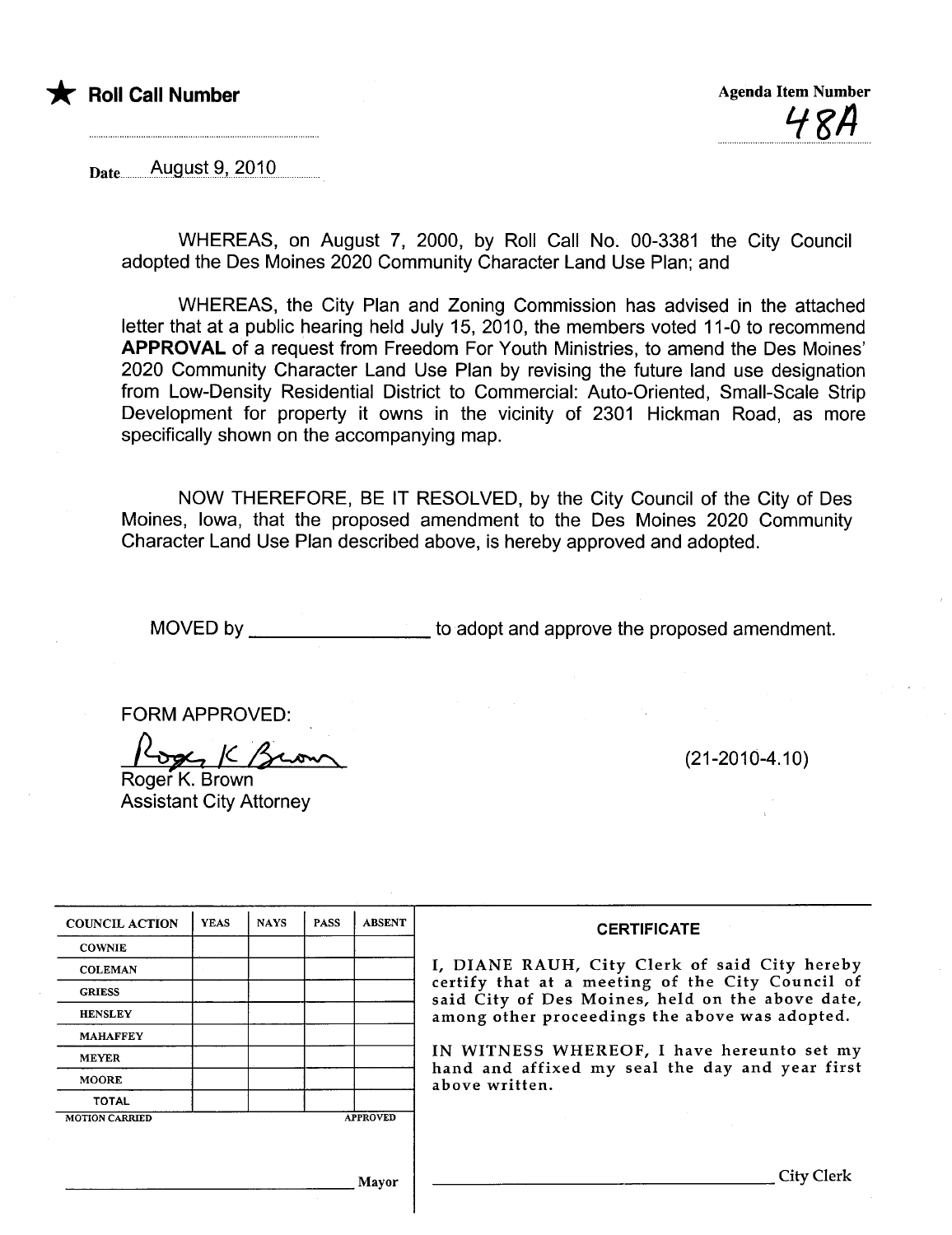

48A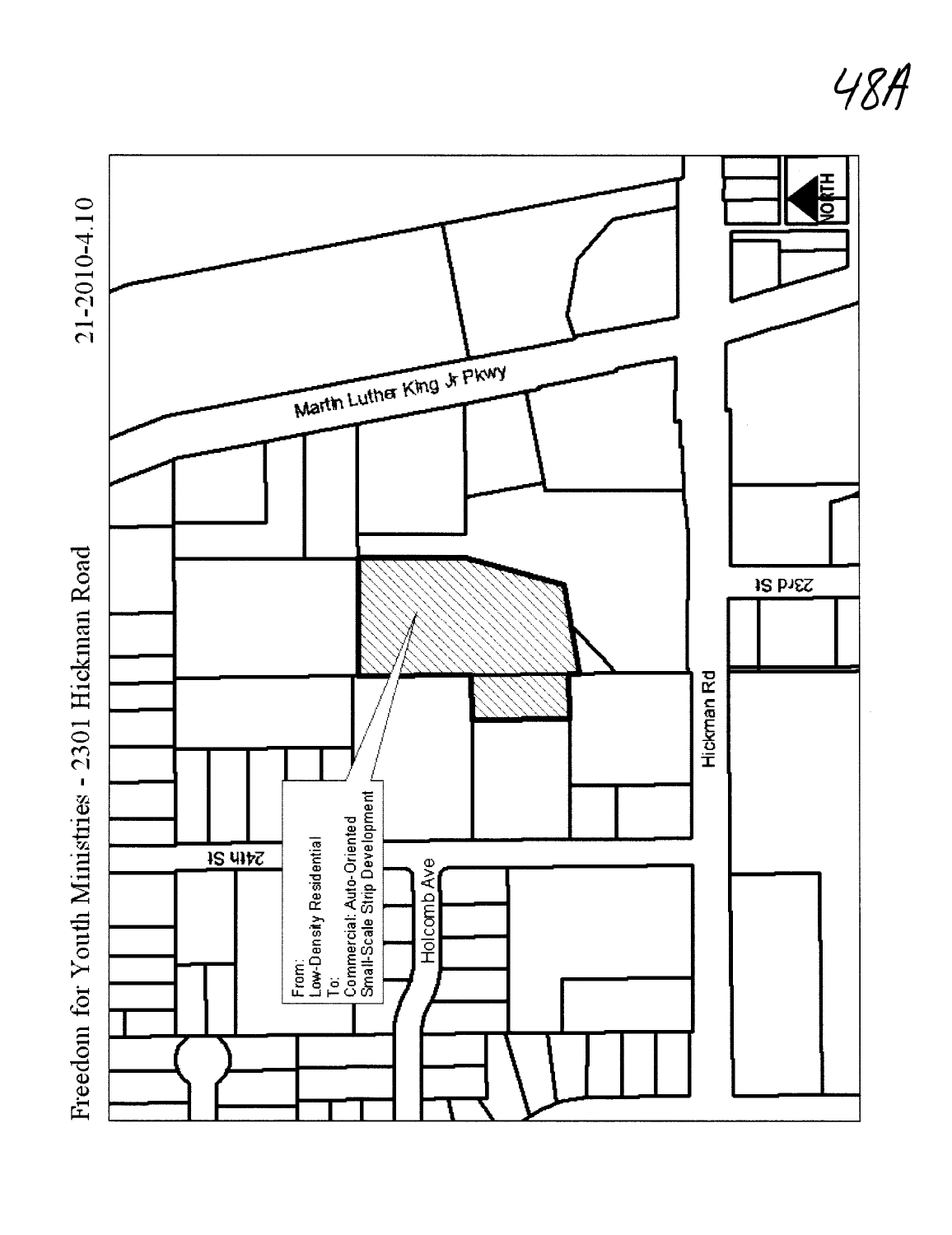July 21, 2010  $\mathcal{A}$  DM

Honorable Mayor and City Council City of Des Moines, Iowa

Members:

Communication from the City Plan and Zoning Commission advising that at their meeting held July 15, 2010, the following action was taken:

# COMMISSION RECOMMENDATION:

After public hearing, the members voted 11-0 as follows:

| <b>Commission Action:</b> | Yes | <b>Nays</b> | Pass | Absent |
|---------------------------|-----|-------------|------|--------|
| Leisha Barcus             | Χ   |             |      |        |
| JoAnne Corigliano         | Χ   |             |      |        |
| <b>Shirley Daniels</b>    | Χ   |             |      |        |
| <b>Jacqueline Easley</b>  | Χ   |             |      |        |
| Dann Flaherty             | Χ   |             |      |        |
| <b>Joel Huston</b>        | Χ   |             |      |        |
| <b>Ted Irvine</b>         |     |             |      | X      |
| Jeffrey Johannsen         |     |             |      | X      |
| Greg Jones                |     |             |      | X      |
| Jim Martin                | Х   |             |      |        |
| <b>Brian Millard</b>      | Χ   |             |      |        |
| <b>William Page</b>       | Χ   |             |      |        |
| <b>Mike Simonson</b>      | Χ   |             |      |        |
| <b>Kent Sovern</b>        | X   |             |      |        |
|                           |     |             |      |        |

APPROVAL of a finding that the proposed rezoning is not in conformance with the existing Des Moines' 2020 Community Character Plan's future land use designation of Low-Density ResidentiaL.

By separate motion Commissioners recommended 11-0 as follows:

| <b>Commission Action:</b> | Yes | <b>Nays</b> | Pass | Absent |
|---------------------------|-----|-------------|------|--------|
| Leisha Barcus             | Χ   |             |      |        |
| JoAnne Corigliano         | Χ   |             |      |        |
| <b>Shirley Daniels</b>    | Χ   |             |      |        |
| Jacqueline Easley         | Х   |             |      |        |
| Dann Flaherty             | Х   |             |      |        |
| Joel Huston               | Χ   |             |      |        |
| Ted Irvine                |     |             |      | Х      |
| Jeffrey Johannsen         |     |             |      | X      |
| Greg Jones                |     |             |      | Χ      |
| Jim Martin                | X   |             |      |        |
| <b>Brian Millard</b>      | Χ   |             |      |        |
|                           |     |             |      |        |



 $\cdot$ 

ARMORY BUILDING 602 ROBERT D. RAY DRIVE DES MOINES, IOWA 50309 -1881 (515) 283-4182

> ALL-AMERICA CITY 1949,1976,1981 2003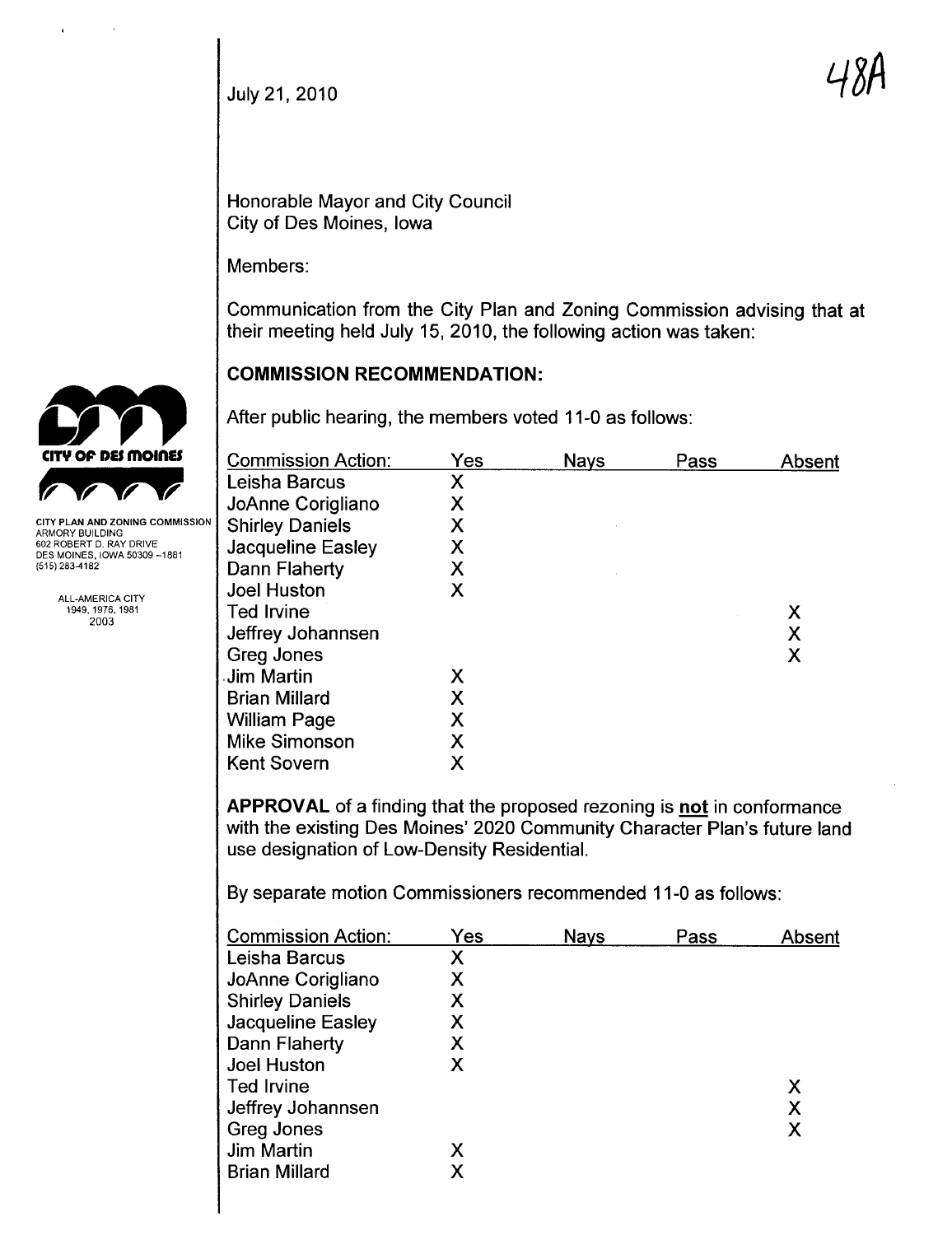| <b>Commission Action:</b> | Yes. | Navs | Pass | Absent |
|---------------------------|------|------|------|--------|
| <b>William Page</b>       |      |      |      |        |
| Mike Simonson             |      |      |      |        |
| <b>Kent Sovern</b>        |      |      |      |        |

APPROVAL of the requested amendment to the Des Moines' 2020 Community Character Plan revising the future land use designation from Low-Density Residential District to Commercial: Auto-Oriented, Small-Scale Strip Development; and rezoning of the property to a Limited "C-1" Neighborhood Retail Commercial District subject to the owner of the property agreeing to the following conditions: ZON2010-00102

- 1. Any structures shall be determined architecturally compatible with surrounding residential structures and structures on the existing campus by the Community Development Director as part of Site Plan and Building Plan review by the Permit and Development Center.
- 2. Mitigation of any tree removals in accordance with Chapter 42, Article X of the City Code.
- 3. If mitigation plantings are required staff will work with the applicant to provide "C-2" landscaping along Hickman Road.
- 4. Prohibit hours of operation for any business use between the hours of 9:00 p.m. and 6:00 a.m.
- 5. Combine all owned commercially zoned parcels into a common parcel and all contiguous owned residentially zoned parcels into a common parceL.
- 6. Prohibit the use of the property for the following uses:
	- a) Delayed Deposit Services;
	- b) Pawn brokerages;
	- c) Bakeries;
	- d) Restaurants;
	- e) Delicatessens;
	- f) Gas stations;
	- g) Grocery stores;
	- h) Launderettes and coin-operated dry cleaning establishments;
	- i) Locker plants;
	- j) Automotive accessory and parts stores;
	- k) Upholstery shops; and
	- i) Package goods stores for the sale of alcoholic beverages.
- 7. Any Site Plan for development of the property must be reviewed by the Plan & Zoning Commission.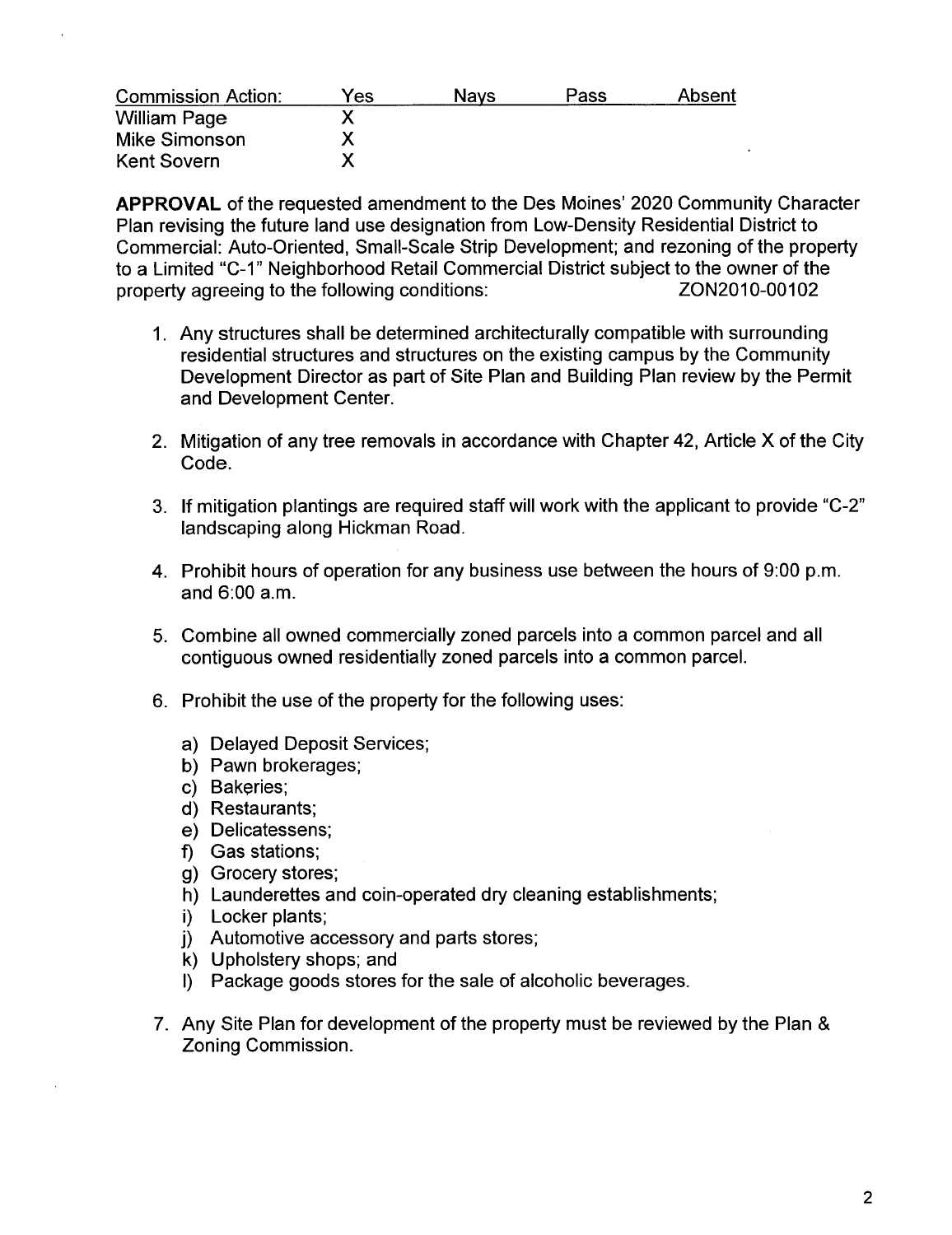## STAFF RECOMMENDATION TO THE P&Z COMMISSION

Part A) Staff recommends that the requested Rezoning be found not in conformance with the existing Des Moines' 2020 Community Character Plan's future land use designation of Low-Density Residential.

Part B) Staff recommends approval of the requested amendment to the Des Moines' 2020 Community Character Plan revising the future land use designation from Low-Density Residential District to Commercial: Auto-Oriented, Small-Scale Strip Development.

Part B) Staff recommends approval of the rezoning to a Limited "C-1" Neighborhood Retail Commercial District subject to the owner of the property agreeing to the following conditions:

- 1. Any structures shall be determined architecturally compatible with surrounding residential structures and structures on the existing campus by the Community Development Director as part of Site Plan and Building Plan review by the Permit and Development Center.
- 2. Mitigation of any tree removals in accordance with Chapter 42, Article X of the City Code.
- 3. Prohibit hours of operation for any business use between the hours of 9:00 p.m. and 6:00 a.m.
- 4. Combine all owned commercially zoned parcels into a common parcel and all contiguous owned residentially zoned parcels into a common parceL.
- 5. Prohibit the use of the property for the following uses:
	- a) Delayed Deposit Services;
	- b) Pawn brokerages;
	- c) Bakeries;
	- d) Restaurants;
	- e) Delicatessens;
	- f) Gas stations;
	- g) Grocery stores;
	- h) Launderettes and coin-operated dry cleaning establishments;
	- i) Locker plants;
	- j) Automotive accessory and parts stores;
	- k) Upholstery shops; and
	- I) Package goods stores for the sale of alcoholic beverages.

#### Written Responses

o In Favor

1 In Opposition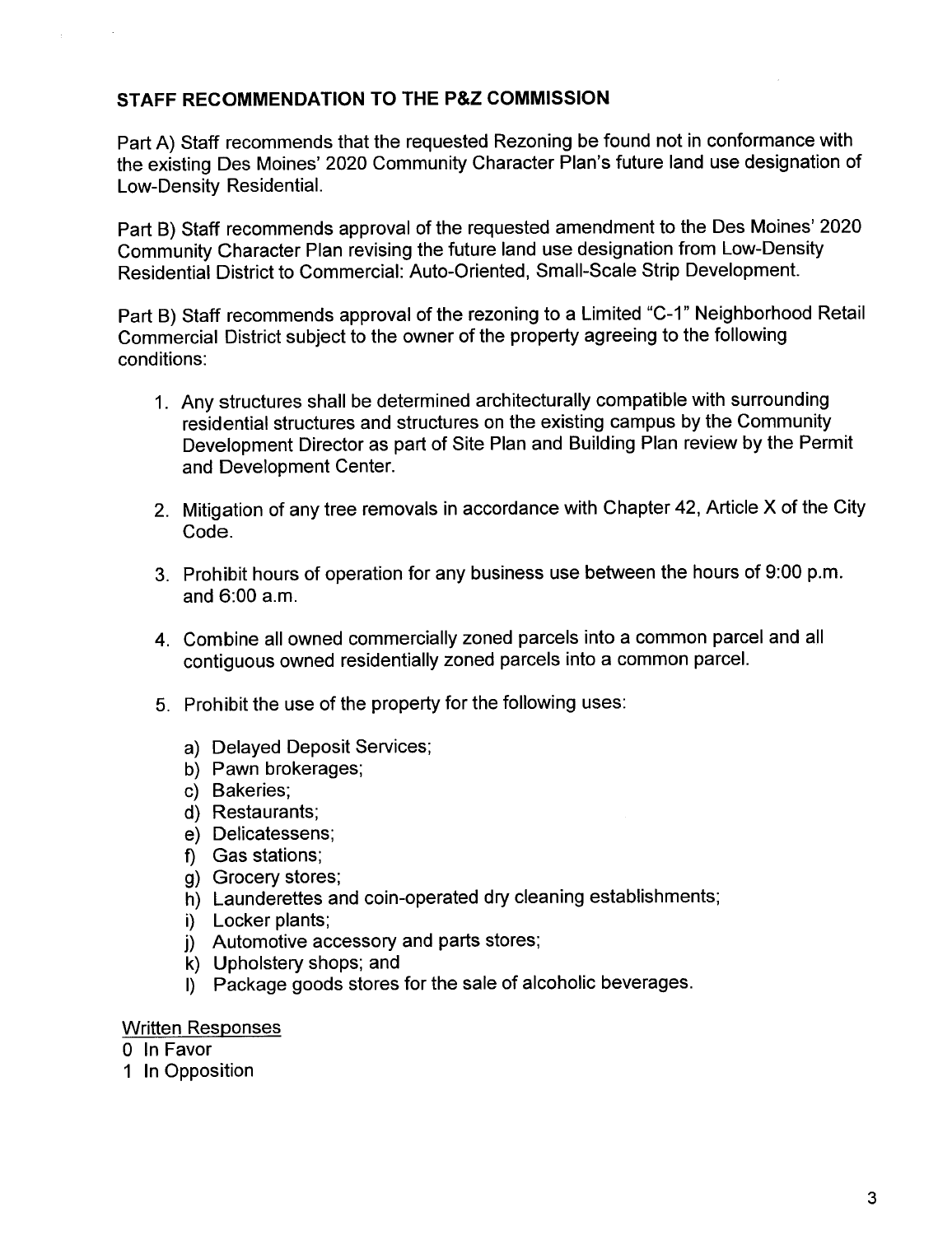## STAFF REPORT

#### I. GENERAL INFORMATION

1. Purpose of Request: The applicant is seeking to allow development of a children's center for after school programming as part of the Freedom For Youth campus. Freedom For Youth is a ministry providing an intervention curriculum for at-risk children and youth ages 6-17. Services currently provided include meals, tutoring for elementary aged children through a program called "Whiz Kidz", and vocational and life skils development through classes for middle school and high school aged youth which is a program called "Freedom Quest".

An additional program called "Shalom Zone" for elementary aged children, currently operated by another entity at a nearby location, is looking to close its doors. The applicant is proposing to add those children to their "Whiz Kids" program and increase the number of weekday evenings for elementary aged programming. This is driving the need for the proposed facility.

- 2. Size of Site: Area of requested rezoning is 2.22 acres. Overall property owned by the applicant is 6.54 acres. .
- 3. Existing Zoning (site): "R-3" Multiple-Family Residential District and "R1-60" One-Family Low-Density Residential District.
- 4. Existing Land Use (site): The property that is the subject of the rezoning is currently vacant. Additional property owned by the applicant to the north is vacant timbered land. The remaining property to the east owned by the applicant is developed with the current Freedom For Youth campus.

#### 5. Adjacent Land Use and Zoning:

North - "R1-60", Uses are vacant land and single-family residential dwellings.

South - "C-2", Uses are a carwash and the Freedom For Youth campus.

East - "C-2", Uses are the Freedom For Youth campus, Amega Garage Doors & Openers, a mixed use 12-unit residential apartment building with ground floor retail and a multi-tenant retail/office strip center.

 $West - "R-3"$ , Uses are a nursing home and a 16-unit multiple family apartment complex.

- 6. General Neighborhood/Area Land Uses: The subject property is located just west of the commercial node where M.L. King Jr. Parkway and Hickman Road intersect.
- 7. Applicable Recognized Neighborhood(s): Martin-Hickman Neighborhood.
- 8. Relevant Zoning History: N/A.
- 9. 2020 Community Character Land Use Plan Designation: Low Density ResidentiaL.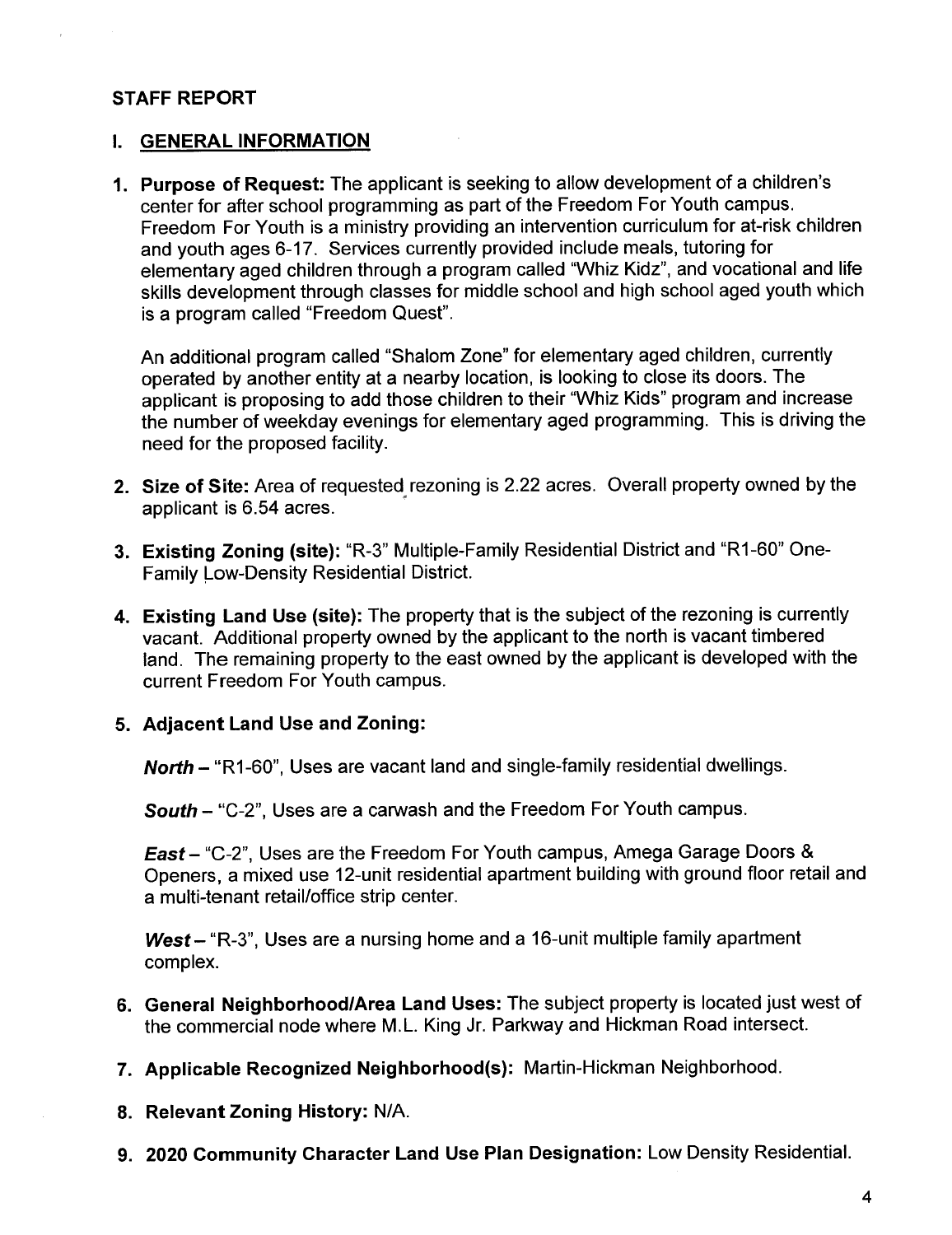10. Applicable Regulations: The Commission reviews all proposals to amend zoning regulations or zoning district boundaries within the City of Des Moines. Such amendments must be in conformance with the comprehensive plan for the City and designed to meet the criteria in §414.3 of the Iowa Code. The Commission may recommend that certain conditions be applied to the subject property if the property owner agrees in writing, prior to the City Council Hearing. The recommendation of the Commission wil be forwarded to the City CounciL.

## i. ADDITIONAL APPLICABLE INFORMATION

- 1. Natural Resources: The subject property is significantly timbered and the proposed development will require tree protection measures and mitigation for any removals in accordance with the provisions applicable to Site Plan review in Chapter 42 Article X of the City Code.
- 2. Utilties: There is an existing 36-inch public sanitary sewer main running through the property between the existing campus and the proposed building site. There is also an abandoned 30-inch sanitary sewer intervening between the public sewer and the proposed site. The developer will need to coordinate with the Wastewater

Reclamation Authority engineering staff in the development of any Site Plan to ensure the abandoned sewer is avoided when connection is made to the public main or other public utilities such as the 12-inch water main in the Hickman Road right-of-way.

3. Drainage and Grading: The Closes Creek drainage way runs north/south through the subject property. Standard stormwater management will not be required for the proposed Site Development due to the proximity to this drainage way. However, the any Site Plan will be required to demonstrate that the 1 OO-year storm runoff will not leave the site at erosive velocities.

Any site and grading involving over an acre will require a Storm Water Pollution Protection Plan in accordance with Iowa DNR requirements. This much site area also requires stormwater management for more frequent storm events to be held for at least 24 hours for water quality purposes. This involves managing approximately 90 percent of the rainfall events in a given year.

All grading will require a grading plan to be filed with the Permit and Development Center to demonstrate compliance with erosion protection as well as tree protection and mitigation requirements.

4. Landscaping: The applicant is required to provide landscaping in accordance with the Des Moines' Landscape Standards, based on the change of occupancy from the previous daycare use.

Based on the proposed schematic, the landscaping requirements will only involve buffer yard plantings and screening on the north along adjoining residentially zoned property. The bufferyard plantings and screening are not required where the property is adjacent to existing off-street parking lots. Open space plantings will be required based on the overall Site Plan area. Mitigation plantings wil be required pursuant to Chapter 42 Article X of the City Code.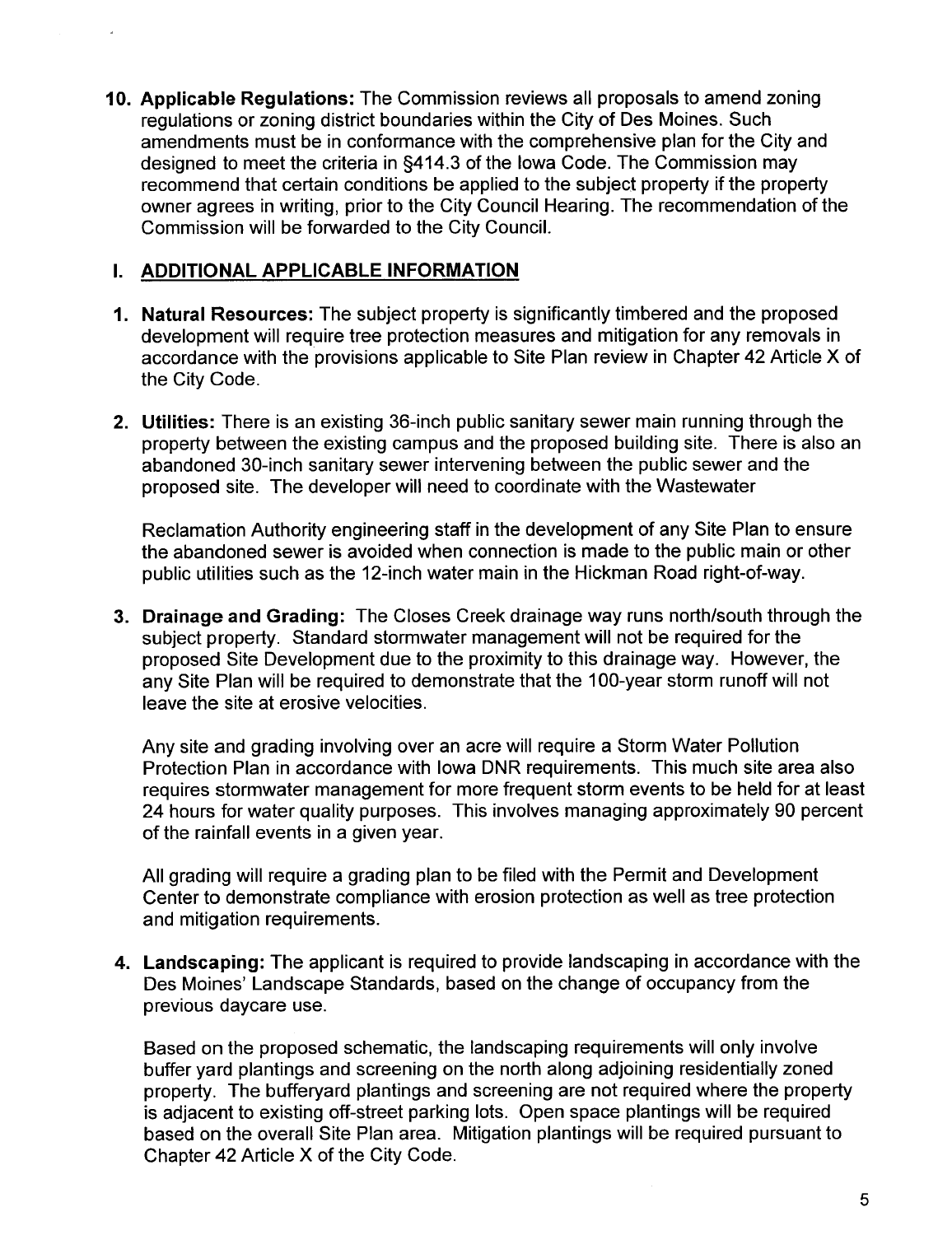- 5. Parking/Access: The proposed site schematic indicates additional off-street parking for the proposed development. The applicant proposes access from the existing site through an easement across the car wash site to the south without adding a separate access to Hickman Road. Traffic and Transportation staff has indicated that this is acceptable, with another option being to allow direct access through the car wash site drive entrances.
- 6. 2020 Community Character Plan: The requested rezoning requires that the current Des Moines' 2020 Community Character Plan future land use designation be amended from Low-Density Residential to Commercial: Pedestrian-Oriented, Neighborhood Node. This designation is defined in the Plan as small-scale commercial serving primarily the adjacent neighborhood. Staff believes that this amendment would be appropriate given the intent of that designation in the Plan and the existing uses at the intersection of Hickman Road and M. L. King Jr. Parkway.

While the existing Freedom For Youth campus is zoned "C-2" to allow vocational training activity as part of their programs, the proposed Children's Center is seen only as an accessory use and only requires "C-1" District zoning necessary to allow the proposed development as a minor assembly use similar to a Boys and Girls Club.

However, the requested rezoning would allow for some uses that staff believes wil not be appropriate for the specific property given proximity to the immediately adjacent residential neighborhood. The uses that staff believes are not compatible due to their intensity and potential negative impacts would include: delayed deposit services businesses, pawn brokerages, bakeries, restaurants, delicatessens, gas stations, grocery stores, launderette and coin-operated dry cleaning establishments, locker plants, automotive accessory and parts stores, upholstery shops, and package goods stores for the sale of alcoholic beverages.

The "C-1" District allows business operations to occur except between the hours of 2:00 a.m. and 6:00 a.m. Staff believes that these hours should be further restricted to prohibit operation between 9:00 p.m. and 6:00 a.m. in order to protect the character of the residential neighborhood to the west and north.

7. Additional Comments: In reviewing the requested rezoning, staff noted that there are multiple tax parcels in common ownership by the applicant. Staff believes that the parcels comprising the commercially zoned campus should be combined into a common parceL. The remaining properties to the north that are to remain residentially zoned should be combined with the transitional housing facility property on Bennett Avenue. This will ensure that land-locked parcels will not be sold to separate owners in the future. A plat review would be required before dividing off property for sale.

## SUMMARY OF DISCUSSION

Erik Lundy presented staff report and recommendation.

Brian Millard asked if any mitigation plantings could be placed along Hickman Road.

Erik Lundy stated that could be one opportunity to mitigate.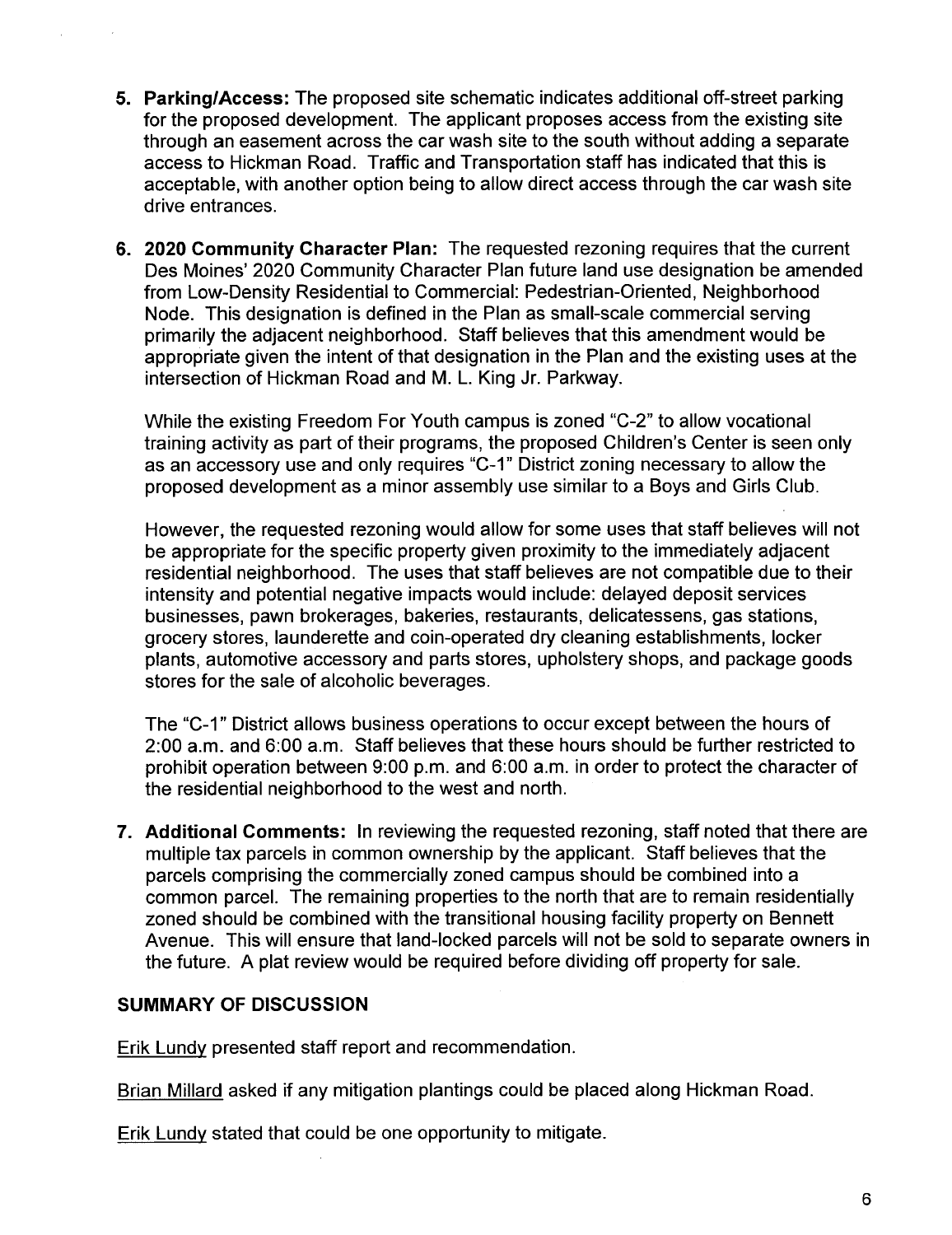Mark Nelson Executive Director for Freedom for Youth Ministries 2301 Hickman Road stated that they work with over 100 at risk children and teenagers. They work with Monroe Elementary. They are making impact with connecting the children with a caring adult that helps with their homework or reads with them. By allowing them to build the children center they will increase their capacity of working with the elementary children from 50 to over 200 in a week. Catching these children early wil benefit this community. They have seen a decrease in vandalism and decrease in kids on the street.

Brian Millard asked if the applicant was in agreement with staff recommendations and would they consider placement of any mitigation of trees along Hickman Road.

Mark Nelson stated they are in agreement and would consider the mitigation of plantings in front of their existing property.

Leisha Barcus asked about the hours of operation.

Mark Nelson stated that they are not open late and would not have any overnight activity, as this is strictly after school. The teenagers are there until 7:00 p.m. and the elementary age program goes from after school to about 6:30 p.m.

## CHAIRPERSON OPENED THE PUBLIC HEARING

David Rogers 1310 NW 2<sup>nd</sup> Ankeny representing his wife Patricia Rogers who is the property manager for the owner Quincy Place LLC stated that he was not opposed but had a few questions. He asked about the building footprint.

Mark Nelson stated they are estimating this building to be about 3500 square feet and onestory talL.

David Roqers stated that right now they have a fair amount of water runoff and did not want to impede that. He applauds the applicant's plan to clean up the land.

JoAnne Coriqliano asked about the runoff to the parking lot.

Erik Lundy stated that the applicant is not allowed to impede any flow or if they do they have to reroute it in accordance with City requirements. They will have to comply with the water quality, stormwater management and soil erosion regulations of the Iowa DNR.

## CHAIRPERSON CLOSED THE PUBLIC HEARING

JoAnne Corigliano stated she is always worried about a non-permeable surface when it comes to the flow of runoff.

Erik Lundy stated they have to make sure the stormwater is not released at such a rate that would be erosive to the surroundings.

Kent Sovern asked that staff make sure there is not something proposed in the CIP in 8, 10, or 12 years that would impact this construction.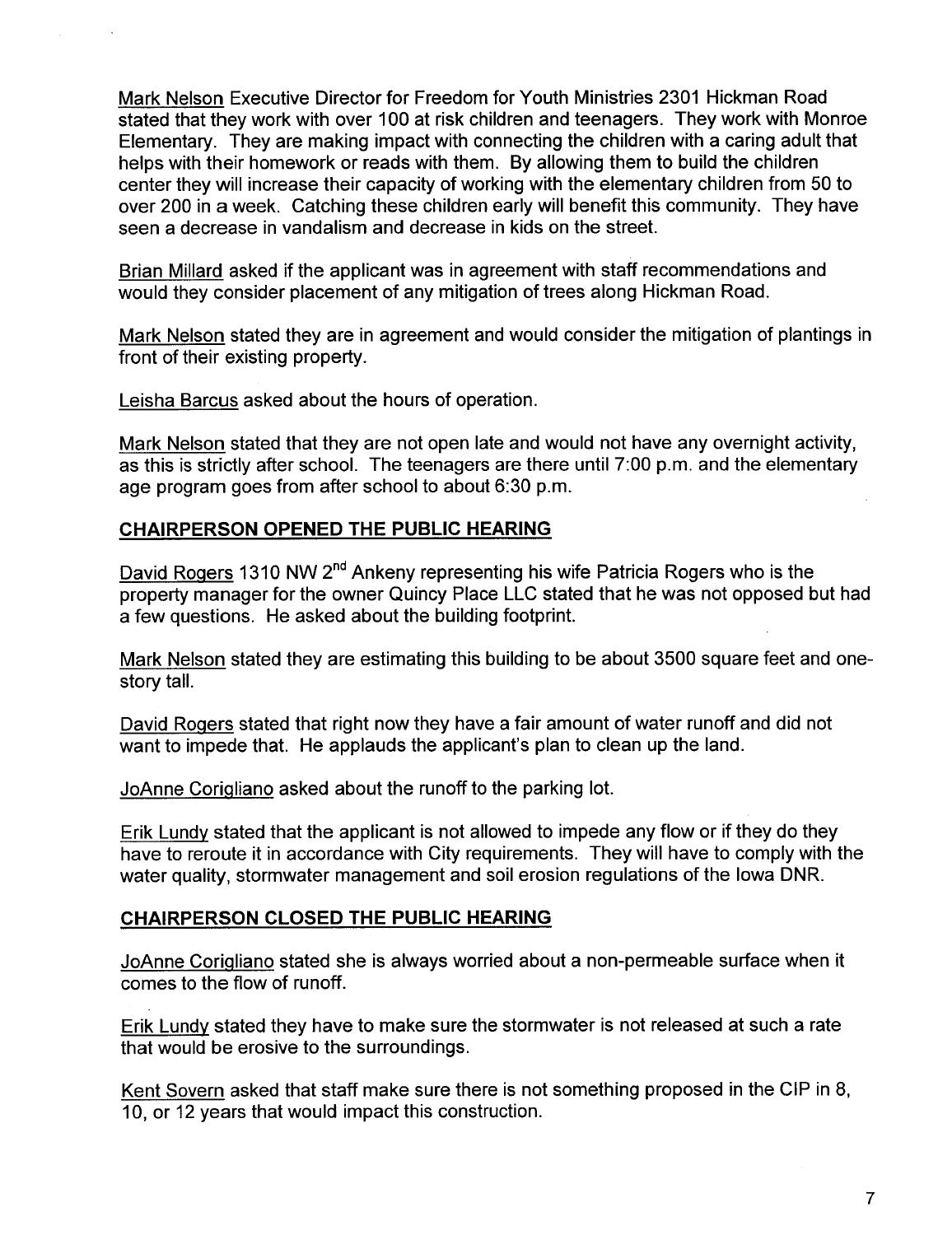Erik Lundy stated stormwater staff did not indicate there would be anything to interfere with any long range plans and pointed out that there is also a sanitary sewer that goes through and a lot of that area is protected with easements already.

Shirley Daniels stated that an extensive project was done to try to alleviate the problem with the flooding on Hickman and she commends Mr. Riley for trying to do something for young people.

Ted Irvine left the meeting  $@$  6:35 p.m.

Dann Flaherty offered a friendly amendment to have the Site Plan return to the Plan & Zoning Commission.

Brian Milard also requested that staff work with the applicant if there is mitigation to provide "C-2" landscaping on the front of the parcel along Hickman Road.

JoAnne CoriQliano accepted both friendly amendments.

## COMMISSION ACTION

JoAnne CoriQliano moved Part A) To find the requested rezoning not in conformance with the existing Des Moines' 2020 Community Character Plan's future land use designation of Low-Density Residential.

Motion passed 11-0.

JoAnne CoriQliano moved Part B) To recommend approval of the requested amendment to the Des Moines' 2020 Community Character Plan revising the future land use designation from Low-Density Residential District to Commercial: Auto-Oriented, Small-Scale Strip Development; and Part C) To recommend approval of the requested rezoning to a Limited "C-1" Neighborhood Retail Commercial District subject to the owner of the property agreeing to the following conditions:

- 1. Any structures shall be determined architecturally compatible with surrounding residential structures and structures on the existing campus by the Community Development Director as part of Site Plan and Building Plan review by the Permit and Development Center.
- 2. Mitigation of any tree removals in accordance with Chapter 42, Article X of the City Code.
- 3. If mitigation plantings are required staff will work with the applicant to provide "C-2" landscaping along Hickman Road.
- 4. Prohibit hours of operation for any business use between the hours of 9:00 p.m. and 6:00 a.m.
- 5. Combine all owned commercially zoned parcels into a common parcel and all contiguous owned residentially zoned parcels into a common parceL.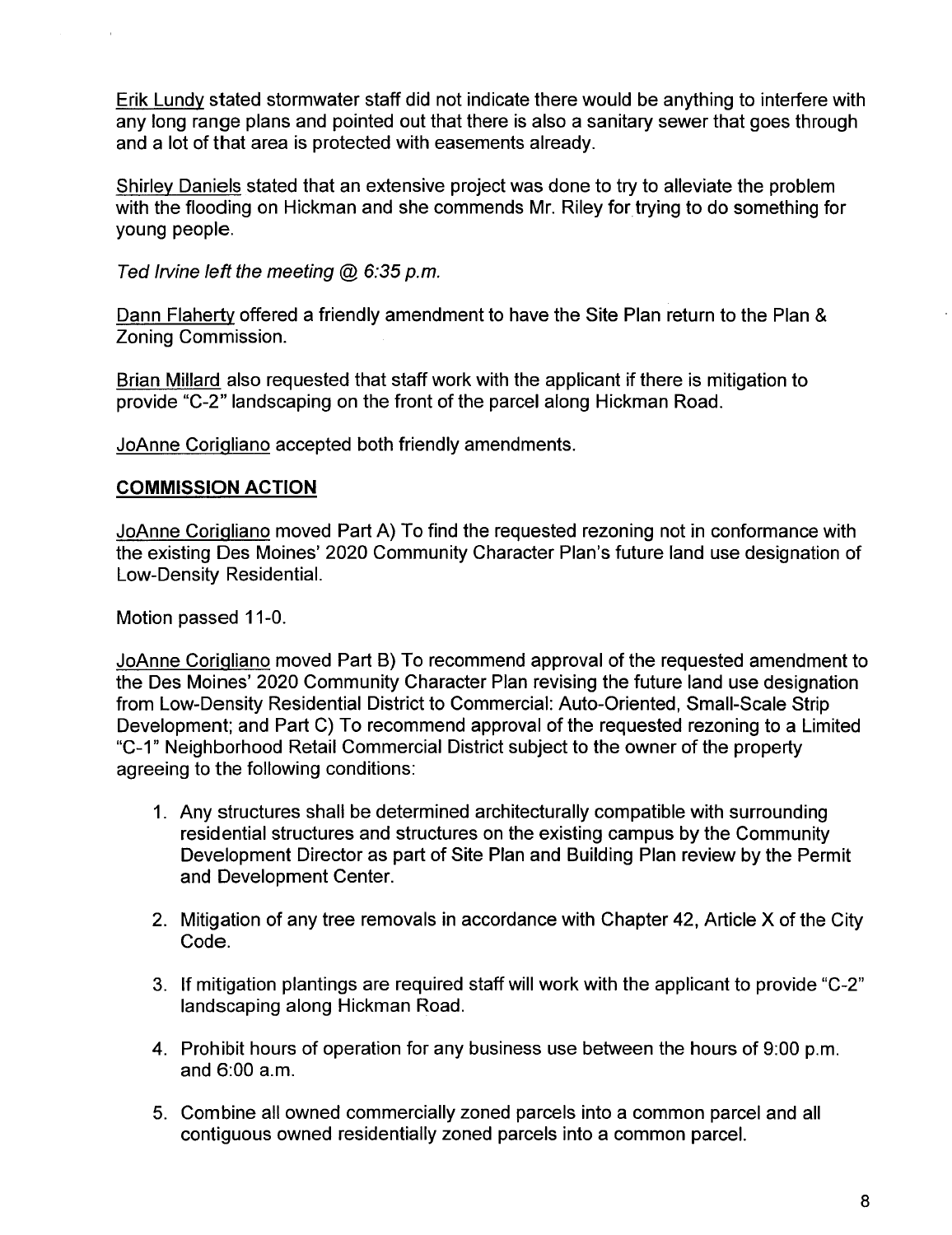- 6. Prohibit the use of the property for the following uses:
	- a) Delayed Deposit Services;
	- b) Pawn brokerages;
	- c) Bakeries;
	- d) Restaurants;
	- e) Delicatessens;
	- f) Gas stations;
	- g) Grocery stores;
	- h) Launderettes and coin-operated dry cleaning establishments;
	- i) Locker plants;
	- j) Automotive accessory and parts stores;
	- k) Upholstery shops; and
	- I) Package goods stores for the sale of alcoholic beverages.
- 7. Any Site Plan for development of the property must be reviewed by the Plan & Zoning Commission.

Motion passed 11-0.

Respectfully submitted,

Michael Ludwig, AICP

Planning Administrator

MGL:clw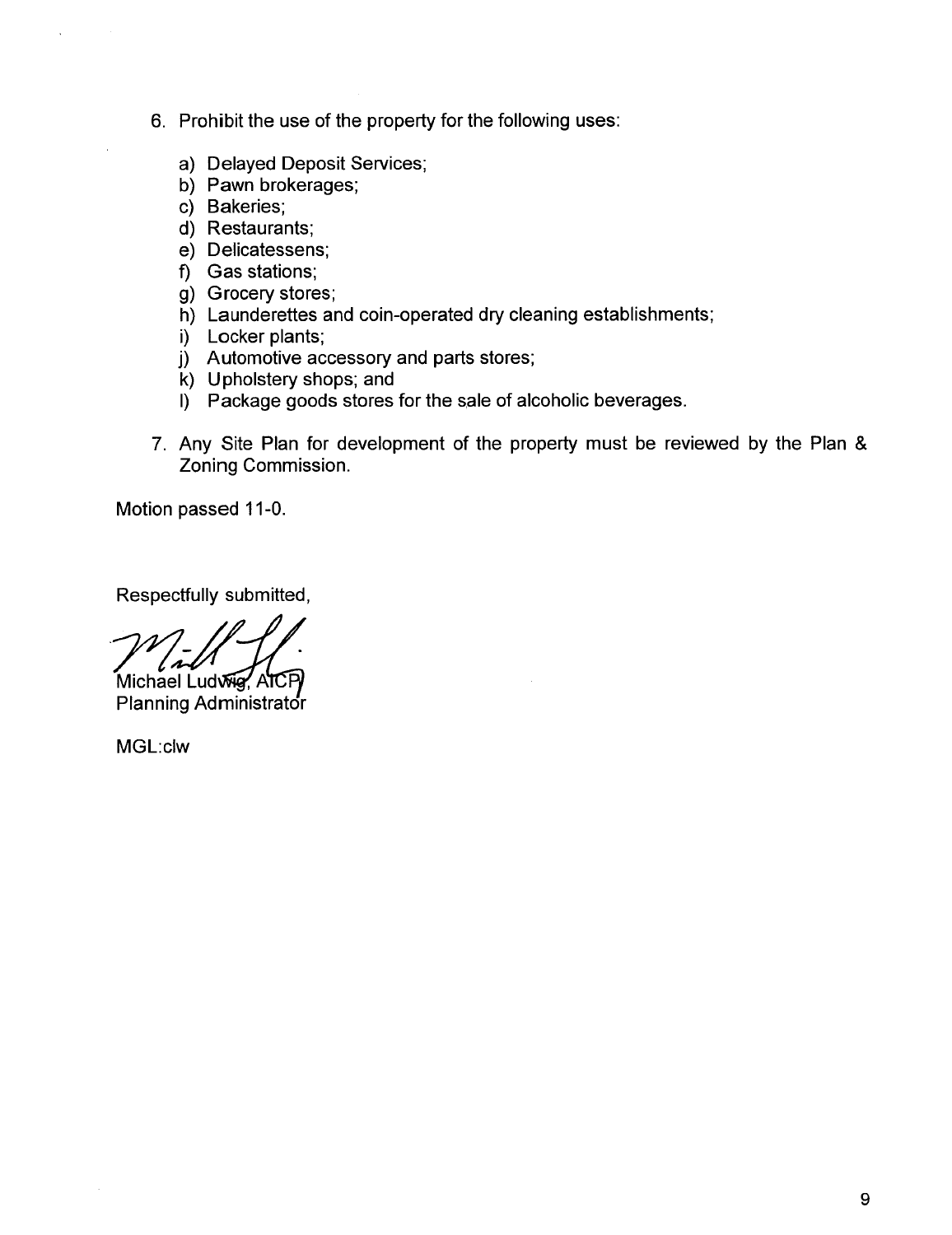48A

 $\hat{\mathcal{A}}$ 

| 201000000208<br>Item<br>Date $7 - 12 - 10$<br>$1$ (am) $\frac{1}{2}$ (am not) in favor of the request. |  |
|--------------------------------------------------------------------------------------------------------|--|
|                                                                                                        |  |
| (Circle One)                                                                                           |  |
| Print Name Lauza Rettice                                                                               |  |
| <b>CRMENT</b><br>Signature $\forall$ ( $\mu$ $\mu$ $\alpha$                                            |  |
| $7535, 74$ K<br>$\Xi$<br>Address<br>$\sum_{i=1}^{n}$                                                   |  |
| Reason for opposing or approving this request may be listed below:                                     |  |
| Khowledge<br><u>ot the DroDo</u>                                                                       |  |
| he change at this time                                                                                 |  |
|                                                                                                        |  |
|                                                                                                        |  |
|                                                                                                        |  |
|                                                                                                        |  |
|                                                                                                        |  |

 $\mathcal{L}^{\text{max}}_{\text{max}}$ 

 $\sim$